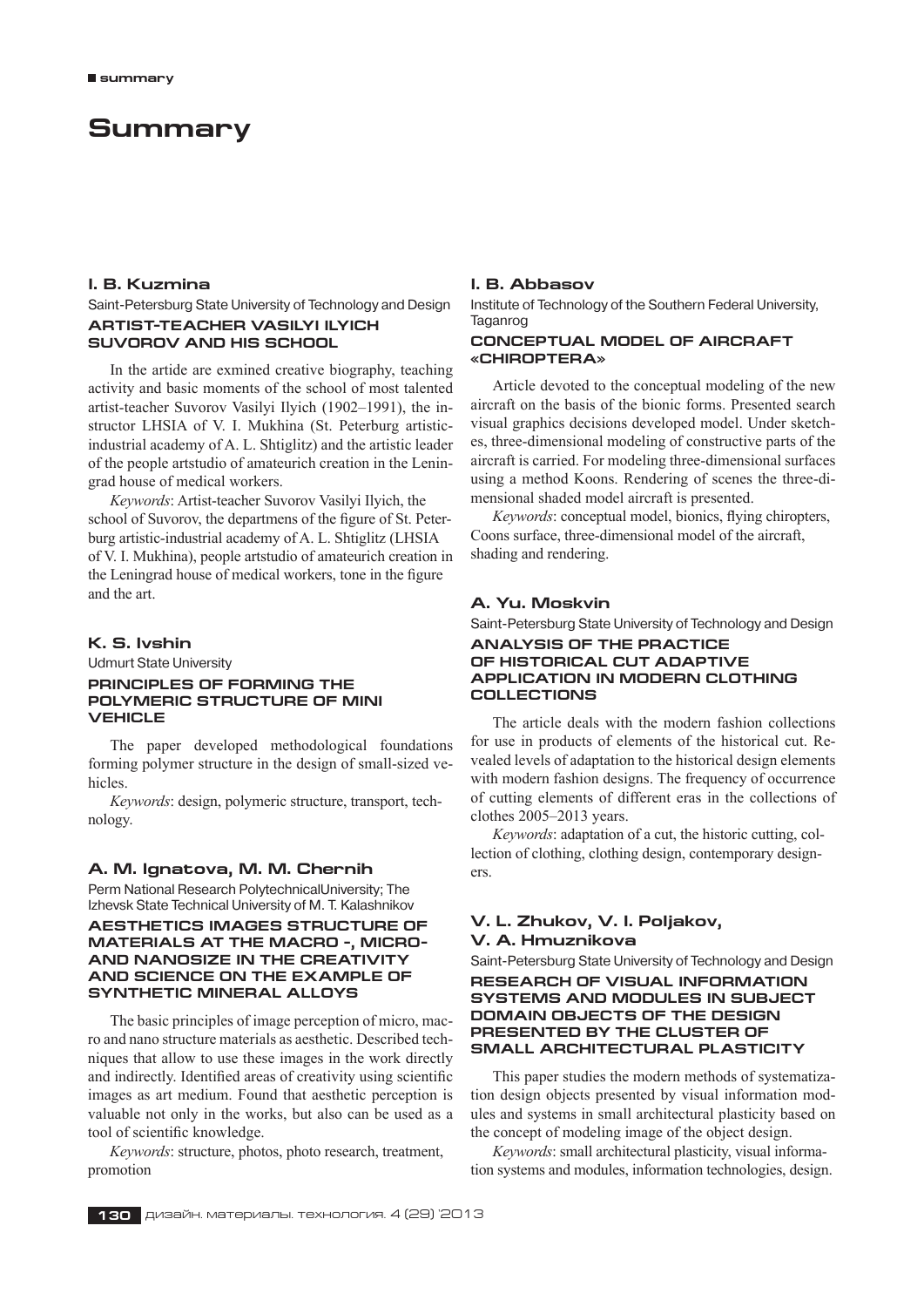# **D. A. Galun**

# Moscow State University Design and technology **THEORY OF DESIGN AND VISUAL MERCHANDISING**

Basic provisions of the theory of design as bases of a visual merchandising are considered. The main components of art and figurative modeling of the subject environment are defined.

*Keywords*: visual presentation, design, figure, background, form, the space included in design.

# **N. I. Natus, L. T. Zhukova**

Saint-Petersburg University of Technology and Design

**RESEARCH OF EXPERIENCE OF INTRODUCTION OF NEW TECHNOLOGIES OF THE OUTDOOR ADVERTISING IN SANKT-PETERBURGE, DESIGN WORKINGS OUT AND KINDS OF CARRIERS, PRACTICE OF THEIR PLACING**

In article experience of introduction of new technologies of the outdoor advertising in St.‑Petersburg and revealings of architecturally-art conformity concerning the townplanning environment of St.‑Petersburg is considered.

*Keywords*: the outdoor advertising, aesthetic perception, a composition, harmony.

# **M. M. Chernyh, I. Y. Pronina, B. Y. Benderski**

The Izhevsk State Technical University of M. T. Kalashnikov

#### **RESEARCH GOFROOBRAZOVANIYA STEKLOIZDELY WHEN MOLDING ON THE PUNCH**

Characteristic stages of molding on a punch of round preparations from sheet glass are considered. The analysis is carried out by a method of an expert assessment of decorative effect of a form of products. Influence of a form and the amount of preparation and punch on a form of received products is shown.

*Keywords*: glass, aesthetic evaluation, molding, form for bending.

## **T. V. Shangina, M. I. Zemtsov**

Vyatka State University, Kirov

## **INCREASE OF HEIGHT OF RELIEF OF ITEMS OF BIRCH BARK BY METHODS OF ADDITIONAL PROCESSING**

The article tells about results of research of influence of additional processing (boiling) of birch bark in relief height of items made of this material. Theauthorsresearchdependence of plastic properties of birch bark on technological conditions of processing, one gives recommendations to his choice. One also researches the influence of additional processing on strength properties of birch bark.

*Key words*: вirchbark, boiling, relief, plasticity, strength.

## **G. I. Legezina, E. B. Chagaeva**

Saint-Petersburg State University of Technology and Design

# **Study parameters for the formation of knitted fabrics using the method STRATIFICATION**

The article deals with the formation parameters of knitted fabrics — the length of the thread in a loop in the development of knitted fabrics. The article states that the resulting values of this indicator does not reflect the true picture of the quality of produced knitwear. Stratification method reveals not only the deviation in the process, and bring it into a stable, controlled state, thus providing a specified quality.

*Keywords*: stratification, the strands of the loop filament diameter in the range of frequency of occurrence, kulirnye weave.

## **V. N. Galashina, N. S. Dymnikova, P. A. Moryganov, L. A. Bratchenja, N. P. Esenkova**

Institute of chemistry of solutions of G. A. Krestov of the Russian Academy of Sciences, Ivanovo; Research Institute of Nonwoven Fabrics, Serpukhov

#### **ECONOMICAL WAY TO OBTAINING BIOPROTECTED FLAX FIBER FOR NONWOVENS WITH SPECIAL PROPERTIES**

The possibility of obtaining bioprotected flax fiber using line dosed application of preparations to a pulp for the subsequent manufacture of non-woven flax-containing materials with special functionalities is shown.

*Keywords*: flax, a line of application dosed reagents, pulp, biologically active agents, non-woven materials.

# **О. V. Trofimova, A. N. Slizkov, A. O. Potapov**

Kyiv National University of Technologies and Design

#### **REFINE THE PARAMETERS OF RESONANCE METHOD OF EVALUATING THE STRUCTURE FIBER PRODUCTS**

Dielectric properties of polymers are analysed in different fibres. Influence of moisture is certain on the change of dielectric properties of fibre. Working frequency of resonance device is certain for determination of properties of textile materials, which is equal 800 Mhz.

*Keywords*: inductivity of fibres, resonance device, textile materials.

## **B. M. Primachenko**

Saint-Petersburg State University of Technology and Design **Weaving technological processes research for fabrics of polyethyleneterephthalate threads**

Presents research of weaving technological processes. Determined tensile forces of warp and weft yarn in process of fabric forming. The dependences tensile force of yarn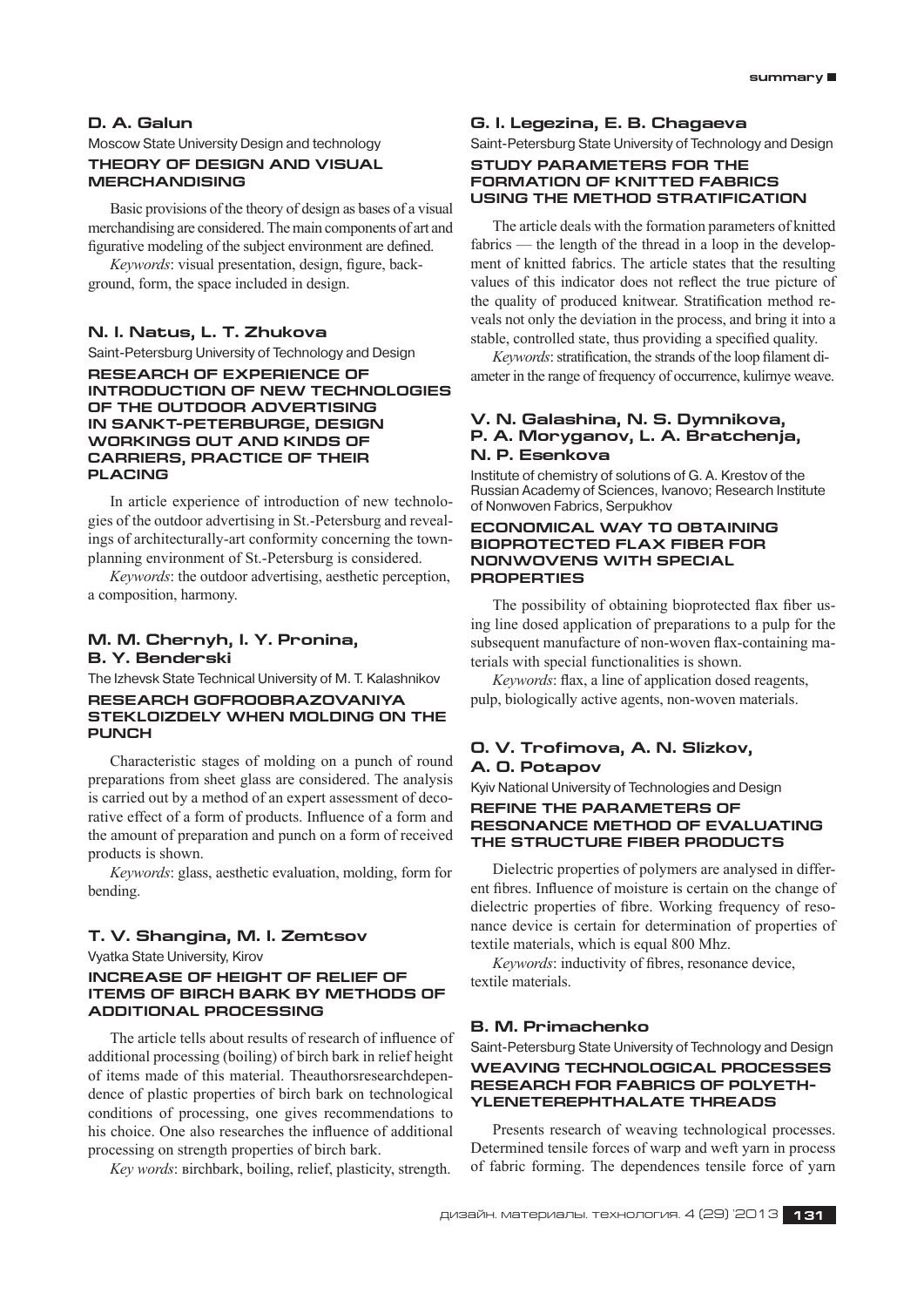#### **summary**

with technological parameters of weaving. The researches may be used for predicting of structural parameters and strength characteristics for industrial fabrics.

*Keywords*: Fabric, Process of forming, PET thread, Tensile force.

# **V. L. Zhukov, V. A. Hmuznikova**

Saint-Petersburg State University of Technology and Design

# **INTERIORS BASED ON «FLOWING SPACE» WITH FIREPLACE-LAMP AS A COMPOSITIONAL CENTER**

In this project researches was done based on studies about design attributes, presented by interiors and exteriors of habited country construction. Décor elements are designed with functional and light composite center of a country house.

*Keywords*: interior, artistic and aesthetic space, the subject area of design, fireplace-lamp, neoplasticism.

# **Y. V. Goncharova, M. L. Sokolova, P. B. Kylinich**

Moscow State University Instrument Making and Informatics **SOME DIFFERENT FINISHES IN RESTORATION SHELLAC VARNISH**

In this paper, the technology of furniture finish in the last stage of its restoration with shellac varnish. Shellac varnish is a solution of shellac in ethanol. Original results were obtained mixing shellac varnish using different varieties of shellac. And are given a number of recommendations that will be useful to practitioners furniture restorers.

*Keywords*: shellac varnish; swab; fraction; coat; cerchik, polishing, lacquer layer, the result of blending, decorative effects.

# **S. B. Yazyeva P. B. Kylinich Y. V. Goncharova**

Rostov State Construction University; Moscow State UniversityI nstrument Making and Informatics

# **INFLUENCE ON SCREEN INTERNAL CIRCUIT DESIGN SURFACE PRODUCTS IN VACUUM FILM CASTING**

The article provides an overview of various metal casting technologies and more detailed technology of vacuumtape casting in sand and clay molds, its main stages and selected technology advantage over other traditional methods of casting. One of the basic materials for forming the design pattern is a film. This article describes what determines choice of films for the inner and outer contour mold, and what factors influence the criteria for its selection.

*Keywords*: design pattern, technology, vacuum molding a film, a film shape, mold.

## **S. B. Yazyeva, P. B. Kylinich, Y. V. Goncharova**

Rostov State Construction University; Moscow State University Instrument Making and Informatics

#### **TECHNOLOGY AND NEW CONSTRUCTION DRAWING TECHNIQUES OF WIRE WEAVING**

The paper proposes a new technique of weaving wire with wax gun. The main steps of the traditional method of wire drawing and weaving options. We propose a modernized version of a patented wax gun.

*Keywords*: drawing; wax gun.

## **V. M. Dobroshtan**

Saint-Petersburg State University of Technology and Design

#### **Display the history of naval forces of Russia in architecture and sculpture**

The article analyses the display outstanding episodes from the life of the Russian Navy in a number of author's works of architects, sculptors, artist-medallist. Special attention is paid to the works of S. I. Chevakinsky, B. Rastrelli, A. D. Zakharov, L. V. Sherwood, F. F. Shchedrin and others.

*Keywords*: architectural art, the art of medals, sea sculpture, monument of marine glory, the sea Cathedral.

#### **S. V. Mirzoyan**

Saint-Petersburg State Art and Industrial Academy of A. L. Shtiglits

# **Master**

This article refers to J. A. Vaks, founder of first director of Leningrad Architectural Design College (known as LHU), upon whose initiative, supported by N. V. Baranov, Chief Architect of Leningrad, LHU was created in 1943. This is the story of the years of sudy in the Academy of Fine Arts, in the studio of I. A. Fomin, as well as about his work as teacher in Leningrad Ballet School.

*Keywords*: Leningrad Architectural Design College, J. A. Vaks, G. A. Kosyakov, I. A. Fomin, L. N. Benoit, George Balanchine (G. Balanchivadze), F. I. Chaliapin.

#### **I. I. Orlov**

Lipetsk state technical university

#### **The problems theoretical concepts of «Bazenov gothic» churched in Veshelovka (Lipetsk) XVIII c. and Occitany gothic churched (South France) XIII–XIV**

The author analyzed the theoretical concepts, construction and character of churched in South France (Occitany) and «Bazenovs gothic» (Russian Orthodox church) of Lipetsk in the period of XVIII century. In rich